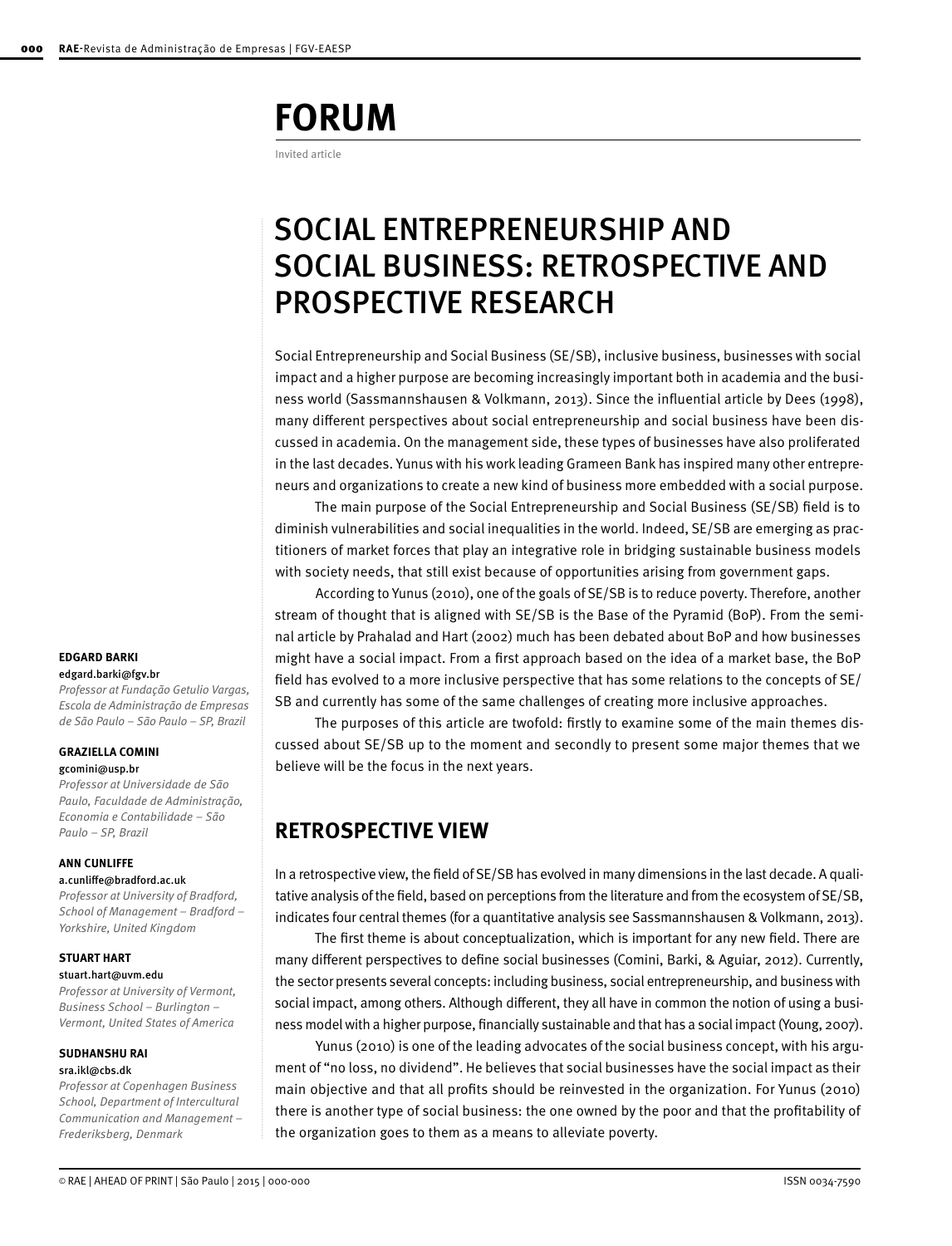However, this is not the only perspective. Chu (2007), for instance, argues that, in order to have a higher impact, social business should distribute dividends to shareholders. This would be the best way so as to attract more investments.

Moreover, in Europe, social enterprise is recognized as a legal form of organization in most countries and tends to include nonprofit organizations. It is also often based on cooperatives, with beneficiary participation and that intend to address issues as social inclusion and employment (Comini et al., 2012; Kerlin 2006; Travaglini, Bandini, & Mancinone, 2009).

When defining social businesses, it is important to differentiate them from traditional businesses. Although similar in many venues, these two types of organizations have some differences. The most accepted difference regards their purpose (Austin, Stevenson, & Wei-Skillern, 2006; Martin & Osberg 2007). Social entrepreneurs are similar to traditional entrepreneurs, but they tend to focus on filling a gap or a basic need of society. Basically, social entrepreneurs attempt to create and sustain a social value as their main drivers (Dees, 1998). In the words of Martin and Osberg (2007, p. 35),

> Unlike the entrepreneurial value proposition that assumes a market that can pay for the innovation, and may even provide substantial upside for investors, the social entrepreneur's value proposition targets an underserved, neglected, or highly disadvantaged population that lacks the financial means or political clout to achieve the transformative benefit on its own.

The second important discussion is about the dilemmas inherited by the definition. Social businesses bring within the concept a dichotomy that is difficult to deal. How can businesses be more social? Despite some good examples of this possibility, there is still a big discussion about the positive impact that traditional businesses or even social businesses might create.

On one side, authors such as Porter and Kramer (2011), Mackey and Sisodia (2013) and London and Hart (2011) claim that traditional businesses might have a higher purpose and not seek only profits. In this perspective, instead of a trade-off between profits and social impact, there could be a win-win situation, in which investments in the social arena could benefit the businesses. The concept of social business by Yunus (2007, 2010) goes beyond in the sense that these organizations have as their main goal the social impact, and business models are the engine to foster it.

On the other hand, Crane, Palazzo, Spence, and Matten (2014), for instance, believe that most of the time there is ten-

sion between the social impact and the profit generation than a win-win possibility. Moreover, according to Epstein and Yuthas (2010) even organizations with a social mission and working with microfinance suffer from the tension between social and financial objectives.

One third issue is related to social innovation. Many authors believe that social businesses need to do things differently and therefore it is important to understand the processes and challenges of social innovation (Dees & Anderson, 2003; Lettice & Parekh, 2010; Mulgan, 2006). Social innovation might be defined as new ideas that seek to develop ways to improve the society (Mulgan, 2006; Murray, Caulier-Grice, & Mulgan, 2010). The research on social innovation is mostly based on the processes of creating a social innovation and how social entrepreneurs and private organizations could benefit from it.

Finally, a fourth aspect that is being researched with more emphasis is how to measure social impact, an obvious step for organizations that aim at a social purpose. Although the literature on social impact is vast (Khandker, Koolwal, & Samad, 2010), there is not an easy way to perform it.

One of the main issues is to define clearly cause-effect relationships and isolating other causes that might have been the cause of the social impact (Khandker et al., 2010). Moreover, when measuring social impact it is easier to evaluate the outputs than the outcomes, that is, most of the times, the real objective of the organization. Figure 1 presents the main research topics of SE/SB in a retrospective view.





## **PROSPECTIVE VIEW**

In our view, some of the previous discussions will still be important, but the field is fluid and some will diminish and new ones will appear. As the field of SE/SB becomes more mature, the two first issues will be better articulated: both conceptualization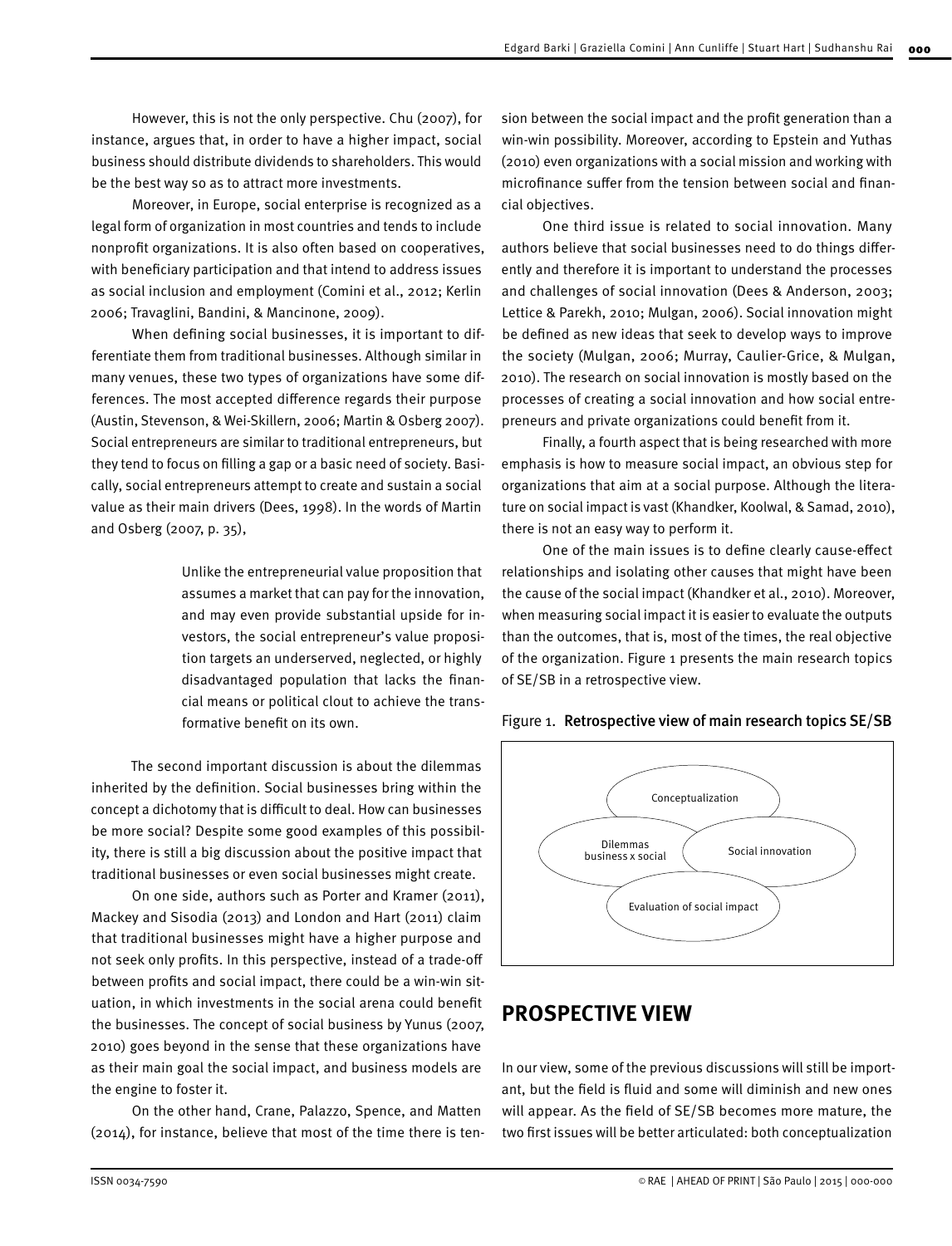and the dilemma of the tension between social and financial will probably move to the background and give place to other more complex subjects.

On the other hand, the process of social innovation and mainly the measurement of the social impact are themes that must gain more importance due to their central role in the sector that is seeking a higher level of professionalism and impact. Investors, entrepreneurs and researchers have still a long way to go to define processes of social innovation and to advance in methodologies to measure social impact.

Due to the need to replicate and scale good experiences, one question that still must be better explored is how to foster SE/SB? Indeed, few researchers have analyzed strategies and business models that might be used more successfully by SE/SB. Getting insights from other literatures, like the Resource Based View (RBV) from strategy, culture organization, or brand community might be an opportunity for new research venues.

Aligned with this question is the problem of how to create and define social impact? Embedded in this issue there is the idea of how to better define the possible benefits of a SE/SB and how to create a social impact in a deeper way. There is also a discussion in the tension between relevance of the impact and number of people impacted. Some organizations impact many people, but in a smooth manner. On the other hand, some organizations are very impactful to fewer people. The discussion is how and to what extent it is possible to impact many people in a deep way.

Moreover, few researchers have discussed the possibilities and difficulties of linking social and environmental impact. As Hart argues "what happens if companies today think about taking a great leap all the way to the base of the pyramid and vetting technologies and business models there?" (Hart, 2005, p. 27). There is a huge avenue to analyze innovations that take into account simultaneously social, environment and business models.

Another stream of thought is the role of Multinational Corporations (MNCs). In this case, at least three research possibilities appear: the first one is how MNCs can include social businesses in their supply chain and therefore foster these organizations in a more sustainable way. Private companies are dominant in marketplace and their buying power makes all the difference for social entrepreneurs that are willing to gain some opportunities in these large companies.

The second issue is how MNCs can incorporate the learning and innovation brought from the social business arena to their own businesses. In other words, how the business might have a higher purpose and embed the concept that "doing good might be good for the business".

The third point regarding MNCs is the importance of the social intrapreneur. Besides some exceptions (Grayson, McLaren, & Spitzeck, 2014; Sustainability Report, 2008), few researchers have addressed this subject. However, this is a theme that will probably grow. One of the reasons is that there is a new generation of employees in large companies that want to perceive a different purpose for their work.

A final point is the possibilities of researches on the ecosystem. Besides analyzing the business models, a different perspective is to analyze the environment in which SE/SBs are inserted. What is the role of the Government, incubators, accelerators, investors and other agents? Moreover, there is a growing field of social finance that has a direct impact in SE/SB. In these cases, for instance the literature of relationship, agency theory, cooperation and collaboration might be the basis for this discussion. Figure 2 presents the main research topics of SE/SB in a prospective view.





### **SE/SB FORUM**

This forum presents three articles that discuss some of the issues raised before: the dilemmas of SE/SB, the link between social and environment impact and how to foster SE/SB.

Iizuka, Varela, and Larroudé's (2015) article on "Social business dilemmas in Brazil" examines the tensions and dilemmas faced by social business in Brazil as they try to balance a social and ethical goal with the need to develop a business venture. Based on an exploratory qualitative case study of Asta, a network selling artisan products made by low-income groups by catalogue, they identify and analyze a number of tensions faced by the organization, in particular how to: measure business performance, maximize sales channels, value diversity, develop a brand name, manage the various structures, cultures and practices used by different production groups, and finally how to balance results/income generation/growth/and responsible environmental practices.

The article makes a theoretical contribution by building on Smith, Gonin, and Besharov's (2013) four variables of per-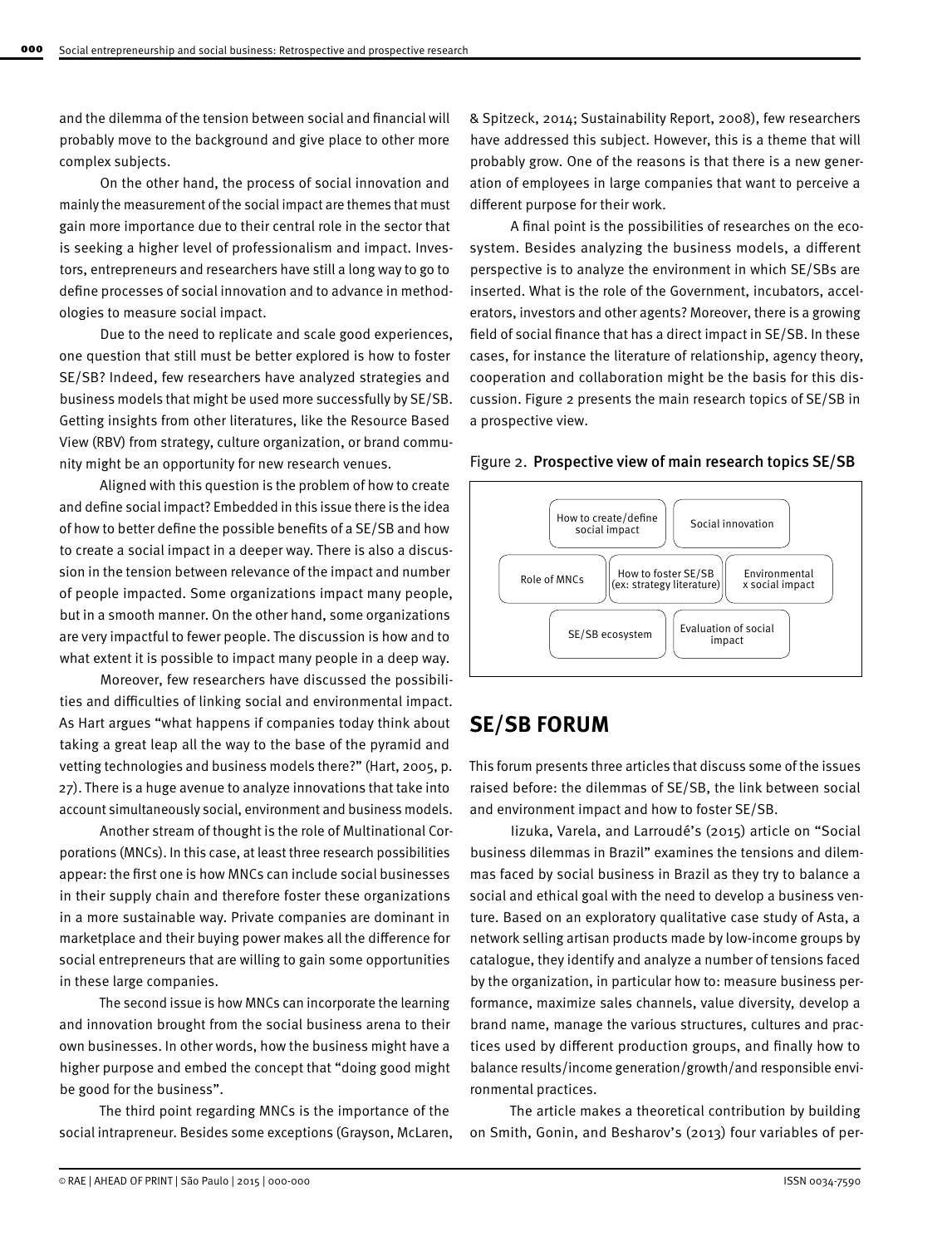formance, organization, belonging and learning by arguing that tensions tend to generate dilemmas, which contribute to the meaning and understanding of social businesses through an ongoing process of creating meanings and understandings.

In "Microfinance and climate change impacts: The case of *Agroamigo* in Brazil", Moser and Gonzalez (2015) explore the relationship and potential impact of climate change on microfinance through a study of *Agroamigo*, the largest rural microcredit program in Brazil. Natural disasters such as droughts and storms affect assets and therefore the ability of microfinance clients to repay loans. Using document analysis of *Agroamigo's* financial reports, field observation and interviews with national managers, a regional manager, coordinators, credit agents, and clients, they gathered data on the design and performance of products for extreme weather events, along with client experiences of such events. Findings indicate that *Agroamigo* aims to enhance community resilience to climate change by offering lending mechanisms that help clients in poor areas respond to the impact of climate change. However, the authors argue that these do not go far enough, and make recommendations for improvement and possible adaptive actions, including playing a more proactive role by diversifying its portfolio and assessing renewable energy sources as a new market opportunity.

Román-Calderón, Odoardi, and Battistelli (2015) use the concept of the psychological contract to examine whether employees' perceptions of the fit between their values and the social mission of the organization led to greater identification. They argue that employees of such organizations are often driven by a social cause, and therefore a match between the ideological values of the employee and those of the organization is important in establishing productive and cooperative relationships. Based on a survey carried out in a Columbian socially-oriented, forprofit hybrid organization aiming to help disadvantaged women, the authors assess workers feelings of being respected, their job satisfaction, organizational citizenship behavior, and turnover intentions. They conclude that a perceived fit has a positive impact on identification, and that employers need to recognize the need to align the organization mission with personal values through improved communication strategies.

## **REFERENCES**

- Austin, J., Stevenson, H., & Wei-Skillern, J. (2006). Social and commercial entrepreneurship: Same, different, or both? *Entrepreneurship Theory and Practice, 30*(1), 1-22. doi:10.1111/j.1540-6520.2006.00107.x
- Chu, M. (2007). Commercial returns at the base of the pyramid. *Innovations, 2*(1-2), 115-146. doi:10.1162/itgg.2007.2.1-2.115
- Comini, G., Barki, E., & Aguiar, L. (2012). A three-pronged approach to social business: A Brazilian multi-case analysis. *RAUSP-Revista de Administração da Universidade de São Paulo, 47* (3), 385-397. doi:10.5700/rausp1045
- Crane, A., Palazzo, G., Spence, L. J., & Matten, D. (2014). Contesting the value of "creating shared value". *California Management Review, 56*(2), 130-153.
- Dees, J. (1998). *The meaning of social entrepreneurship*. Boston, MA: Harvard Business School.
- Dees J. G., & Anderson B. B. (2003). For-profit social ventures. *In Social entrepreneurship,* Eds. M. L. Kourilsky & W. B. Walstad. Birmingham, UK: Senate Hall Academic Publishing.
- Epstein, M., & Yuthas, K. (2010). Mission impossible: Diffusion and drift in the microfinance industry. *Sustainability Accounting, Management and Policy Journal, 1*(2), 201-221. doi:10.1108/20408021011089248
- Grayson, D., McLaren, M., & Spitzeck, H. (2014). *Social intrapreneurism and all that jazz: How business innovators are helping to build a more sustainable world.* Sheffield: Greenleaf Publishing.
- Hart, S. (2005). Innovation, creative destruction and sustainability. *Research Technology Management, 48*(5), 21-27.
- Iizuka, E. S., Varela, C. A., & Larroudé, E. R. A. (2015). Social business dilemmas in Brazil: Rede Asta case. *RAE-Revista de Administração de Empresas*. Advance online publication.
- Khandker, S. R., Koolwal, G. B., & Samad, H. A. (2010). *Handbook on impact evaluation: Quantitative methods and practices.* Washington: The International Bank for Reconstruction and Development/The World Bank.
- Kerlin, J. (2006). Social enterprise in the United States and Europe: Understanding and learning from the differences. *International Journal of Voluntary and Nonprofit Organizations, 17*(3), 246-262. doi:10.1007/s11266-006-9016-2
- Lettice, F., & Parekh, M. (2010). The social innovation process: Themes, challenges and implications for practice. *International Journal of Technology Management, 51*(1), 139-158. doi:10.1504/ IJTM.2010.033133
- London, T., & Hart, S. (2011). *Next generation business strategies for the base of the pyramid.* New Jersey: Pearson Education.
- Mackey, J., & Sisodia, R. (2013). *Conscious capitalism: Liberating the heroic spirit of business.* Boston: Harvard Business School Publishing.
- Martin, R. L., & Osberg, S. (2007, Spring). Social entrepreneurship: The case for definition. *Stanford Social Innovation Review, 5(2),* p. 28-39. Retrieved from http://www.ssireview.org/
- Moser, R. M. B, & Gonzalez, L. (2015). Microfinance and climate change impacts: The case of Agroamigo in Brazil. *RAE-Revista de Administração de Empresas*. Advance Online Publication.
- Mulgan, G. (2006). The process of social innovation. *Innovations, 1*(2), 145-162. doi:10.1162/itgg.2006.1.2.145
- Murray, R., Caulier-Grice, J., & Mulgan, G. (2010). *The open book of social innovation.* London: The Young Foundation.
- Porter, M., & Kramer, M. (2011). Creating shared value. *Harvard Business Review, 89*(1-2), 62-77.
- Prahalad, C. K., & Hart, S. (2002). The fortune at the bottom of the pyramid. *Strategy + business, 26.* Retrieved from http://www. cs.berkeley.edu/